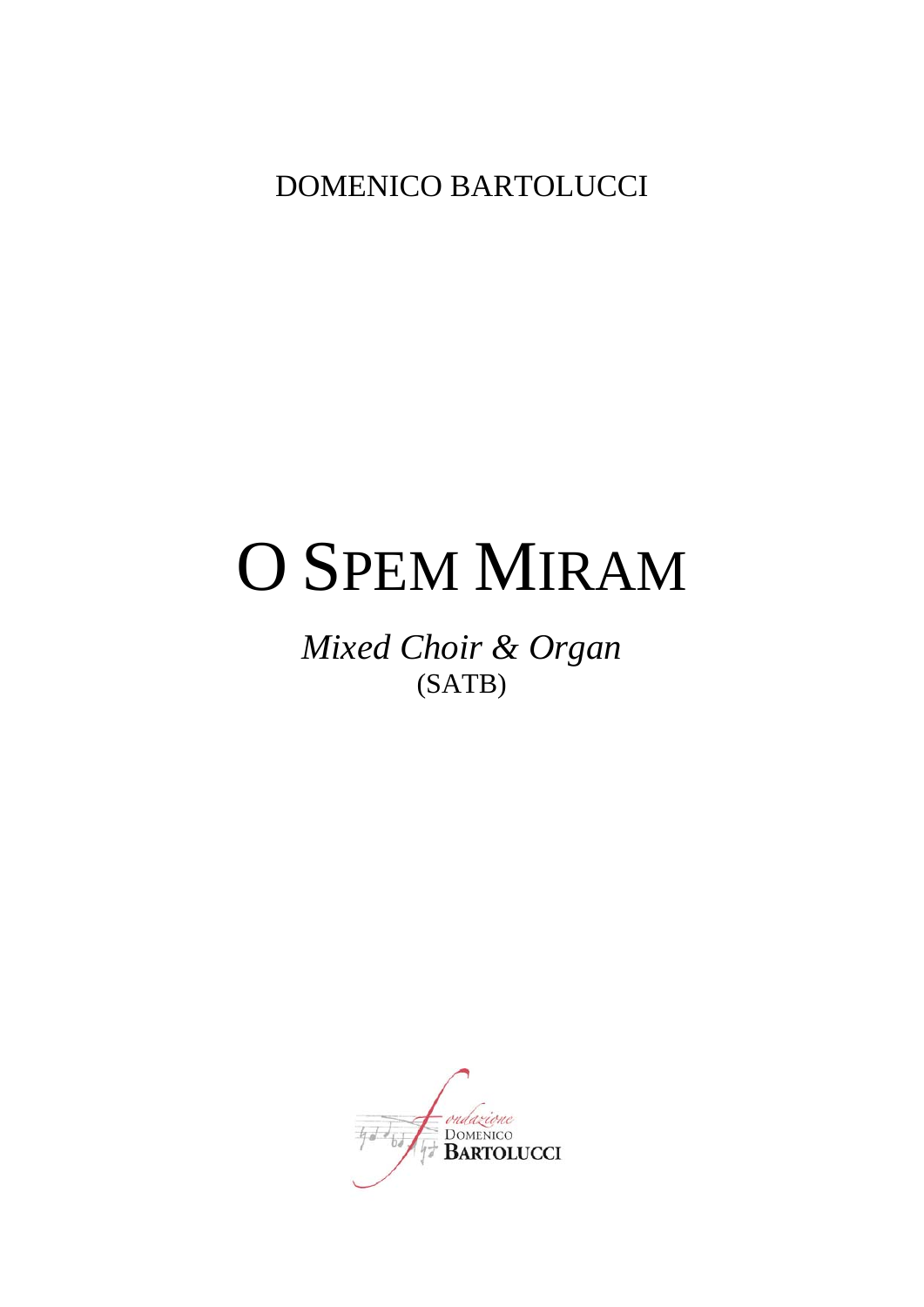

## **S.E. Rev.ma Cardinal Domenico Bartolucci**

(Borgo San Lorenzo, Firenze 1917). Direttore perpetuo emerito della Cappella Musicale Pontificia Sistina, Accademico di Santa Cecilia, il Maestro toscano è uno dei più celebri musicisti italiani contemporanei, conosciuto in tutto il mondo sia come compositore, sia come direttore.

Considerato il più autorevole interprete di Palestrina, oltre ai servizi liturgici papali ha guidato la Cappella Sistina in numerose tournées in Italia e nel mondo (Austria, Francia, Germania, Stati Uniti, Canada, Australia, Turchia, Giappone, etc.) eseguendo musiche polifoniche classiche e proprie.

Con il Coro dell'Accademia Nazionale di Santa Cecilia ha diretto numerosi concerti palestriniani ed è stato protagonista di un'indimenticabile tournée nell'allora Unione Sovietica (1977).

Oltre ad aver diretto i principali complessi sinfonico-corali italiani a Roma, Venezia, Firenze, Trieste, Palermo, e Bari, ha tenuto corsi di polifonia palestriniana in Italia e all'estero. All'attività di Maestro di Cappella, ha affiancato anche quella di didatta presso il Conservatorio di Santa Cecilia e il Pontificio Istituto di Musica Sacra. Con il Coro polifonico della Fondazione a lui intitolata, nata a Roma nel 2003, ha tenuto numerosi concerti tra i quali risalta quello offerto a Sua Santità Benedetto XVI nella Cappella Sistina (giugno 2006).

L'attività di compositore di Bartolucci è assai vasta: il numero delle opere pubblicate dalle Edizioni Cappella Sistina supera i quaranta volumi e comprende 7 libri di Mottetti, 2 di Madrigali, 6 di Messe, Laudi, Salmi, Inni e Cantici. A questi sono da aggiungere il *Concerto in Mi per pianoforte e orchestra*, la *Sinfonia Rustica "Mugellana"*, musiche cameristiche e organistiche, e una serie di Oratori e Messe per soli, coro e orchestra: *Tempesta sul Lago, Natività, Baptisma, Passione, Ascensione, Gloriosi Principes, Miserere, Te Deum, Stabat Mater, Missa pro defunctis, Missa Assumptionis, Missa Jubilæi, Missa de angelis, Messa in onore di Santa Cecilia, Cantata Biblica, Cantata Evangelica, Cantata di Natale, Transitus beati Francisci*. Infine si ricorda la composizione del *Brunellesco*, Opera lirica in tre atti ancora mai eseguita.

In Occasione del Concistoro Ordinario Pubblico del 20 novembre 2010 il Santo Padre Benedetto XVI ha voluto nominarlo Cardinale per la generosità e la dedizione con la quale si è distinto nel servizio alla Chiesa.

\* \* \*

(Borgo San Lorenzo, Florence 1917). Director emeritus of the Cappella Musicale Pontificia Sistina and member of the Academy of Santa Cecilia, is undoubtedly one of the main personalities in the musical world today, both as a composer and as a director. Considered the most authoritative interpreter of Palestrina, he has held courses in Italy and abroad on Palestrinian polyphonic music.

As choir director, he has toured several countries with the Choir of the Sistine Chapel (Austria, France, Germany, United States, Canada, Australia, Turkey, Japan, etc.) and with the Choir of the Academy of Santa Cecilia (the tourneè in the former Soviet Union was a resounding success). Under his direction the Choir of the Fondazione Bartolucci, created in 2003, has held numerous concerts, the most outstanding being the concert offered to His Holiness Benedict XVI in the Sistine Chapel (June 2006).

He has also directed the principal Italian orchestras in Rome, Venice, Florence, Trieste, Palermo, Bari, etc. Besides he was Composition professor at the Pontifical Institute of Sacred Music and the Conservatory of Music Santa Cecilia in Rome.

His work as a composer is prolific. So far, the Edizioni Cappella Sistina has published more than 40 volumes which include 7 volumes of motets, 2 volumes of madrigals, laudi, sacred music, works for the organ and harpsichord (cembalo), masses for choir and organ or choir and orchestra, a Piano Concerto, a Symphony, and a whole series of oratorios for soloists, choir and orchestra, namely, *La Tempesta sul Lago, La Natività, Baptisma, La Passione, L'Ascensione, Gloriosi Principes, Miserere, Te Deum, Stabat Mater, Cantata Biblica, Cantata Evangelica, Cantata di Natale, Transitus beati Francisci*, etc. Worth mentioning is the opera, *Brunellesco*, still unpublished.

On the occasion of the Consistory of November 20, 2010 the Holy Father Benedict XVI wanted to nominate him as a Cardinal for his generosity and dedication with which he has distinguished himself in the service of the Church.

*All rights reserved*  © 2013 FONDAZIONE DOMENICO BARTOLUCCI Via della Pace, 24 00186 – Rome (Italy) Internet: www.fondazionebartolucci.it E-Mail: info@fondazionebartolucci.it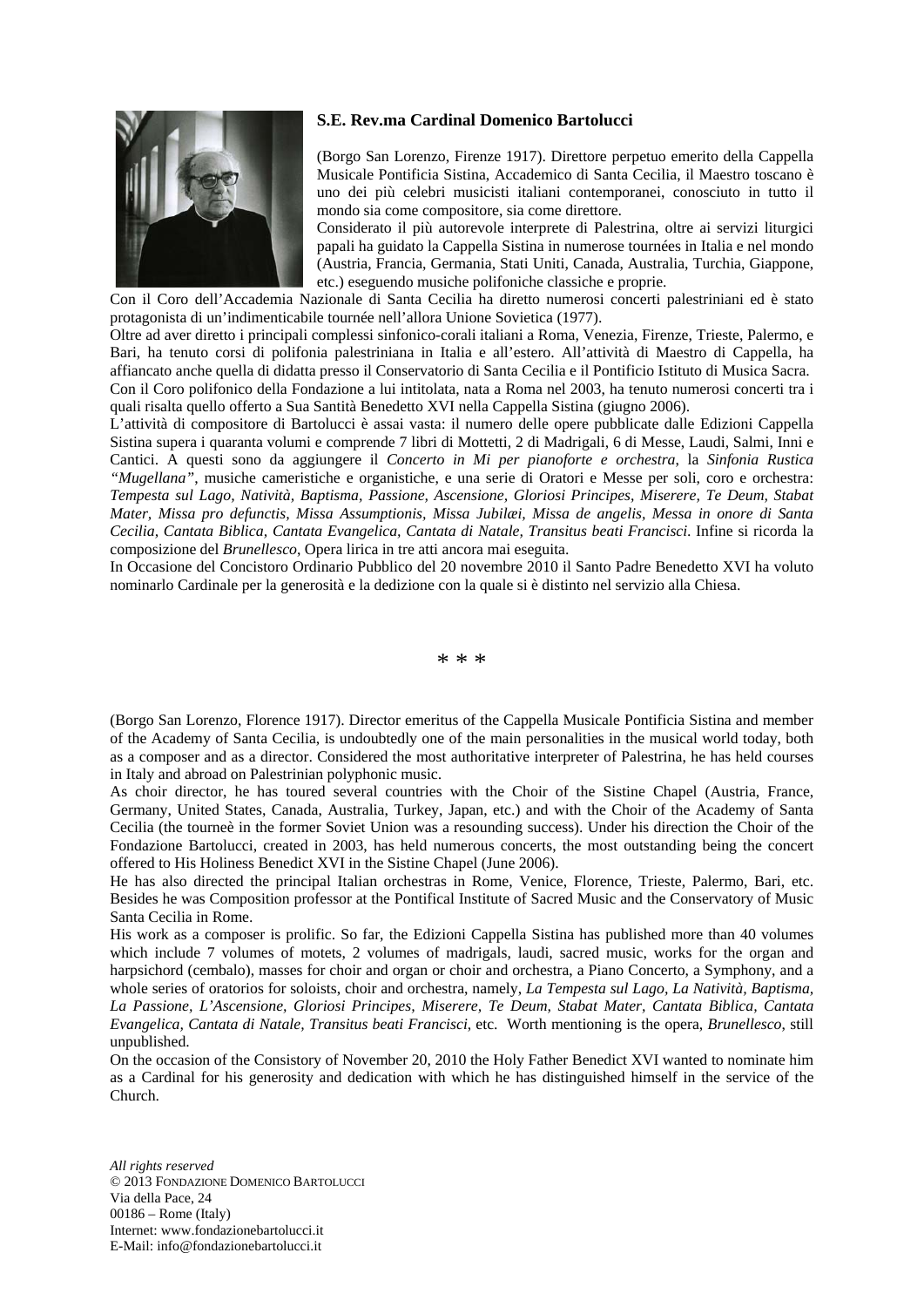*O Spem miram Responsorio a San Domenico*

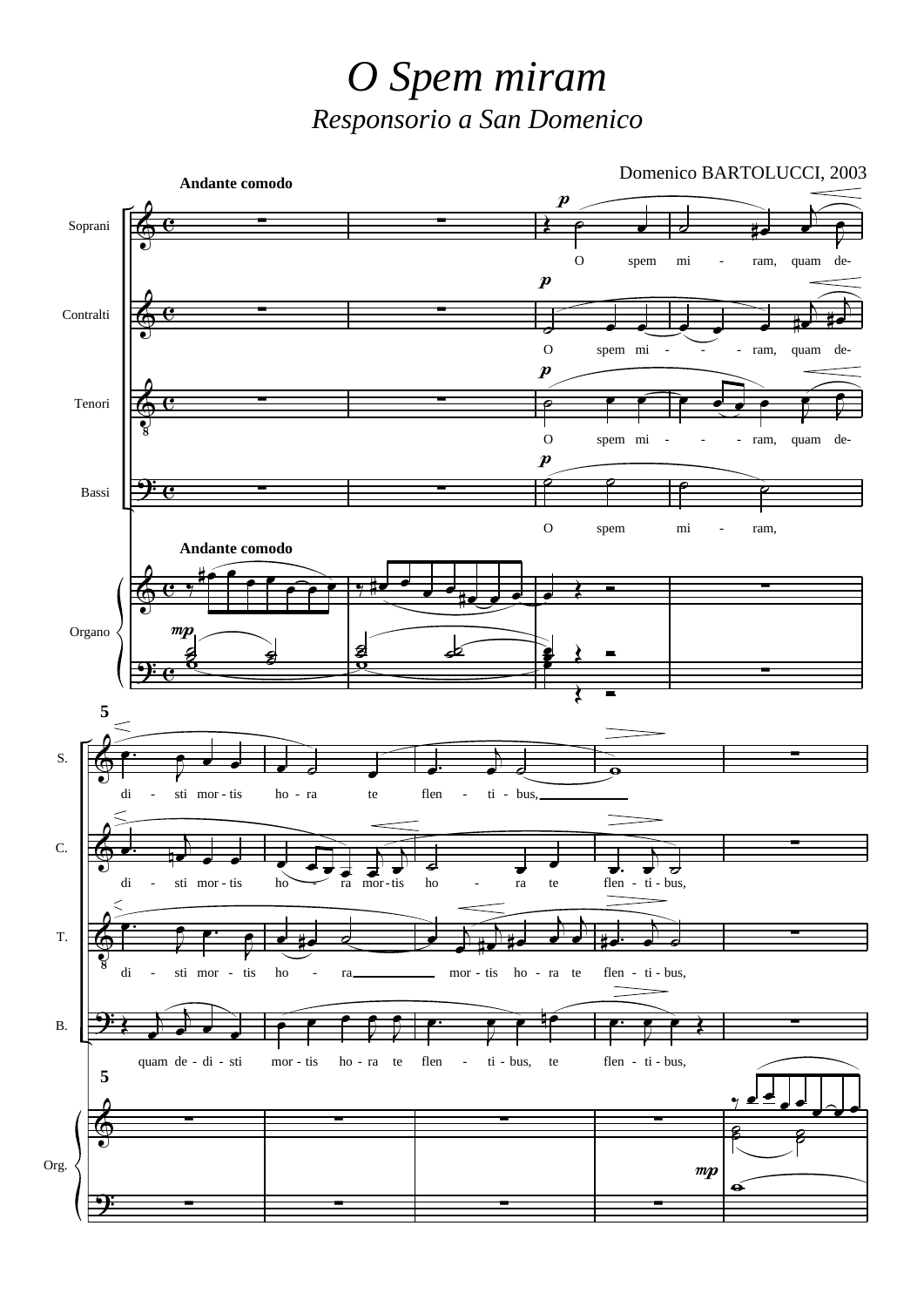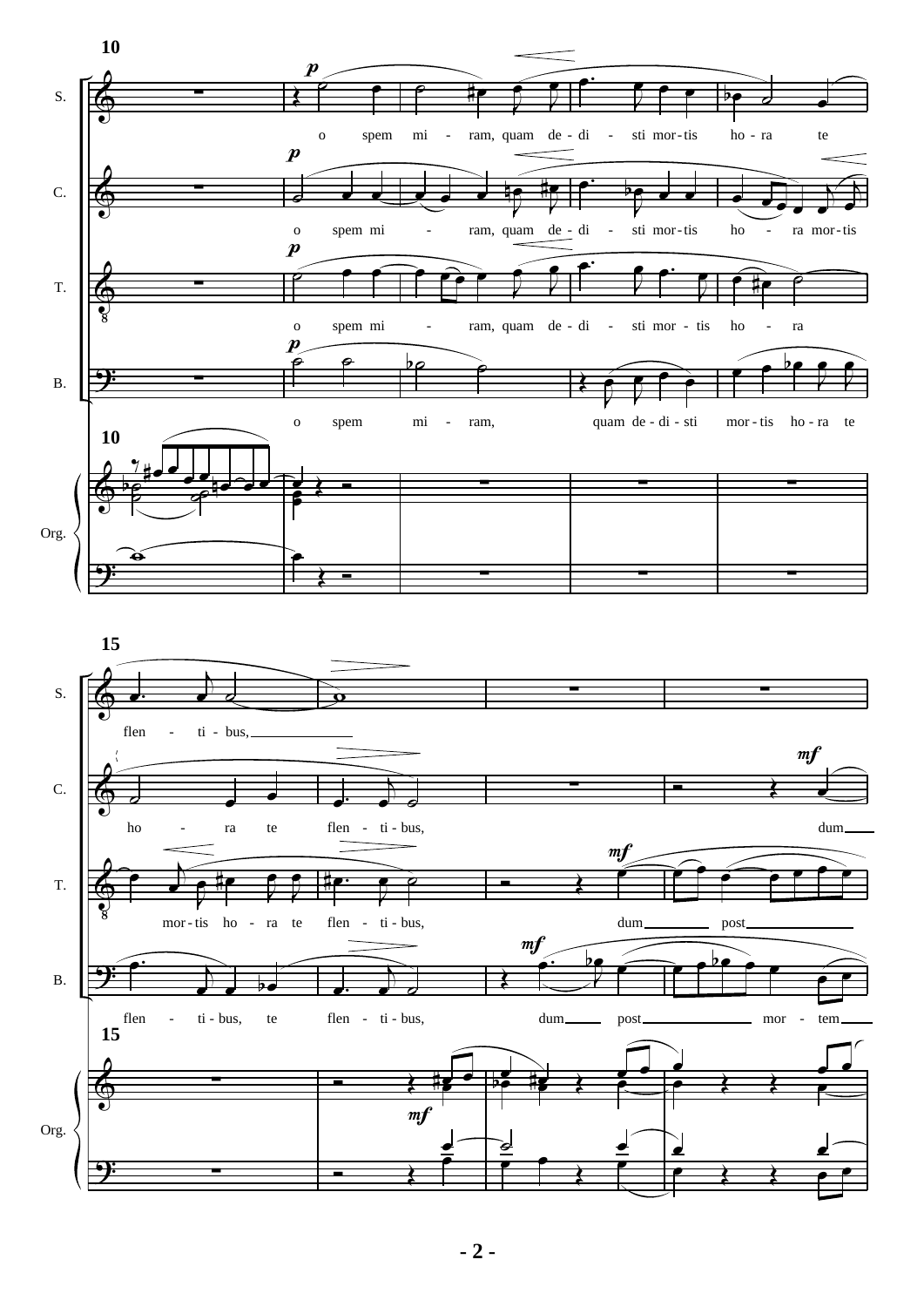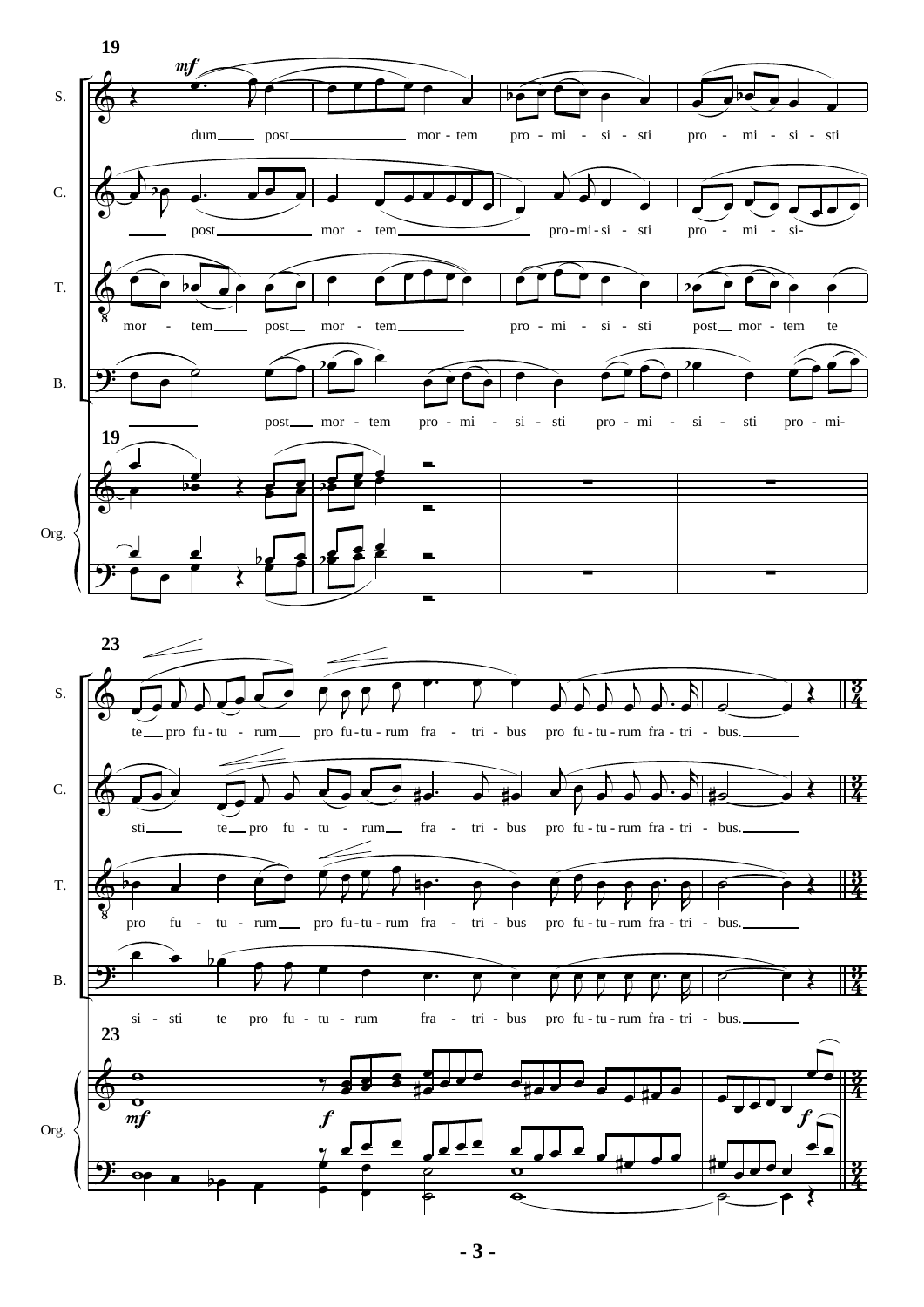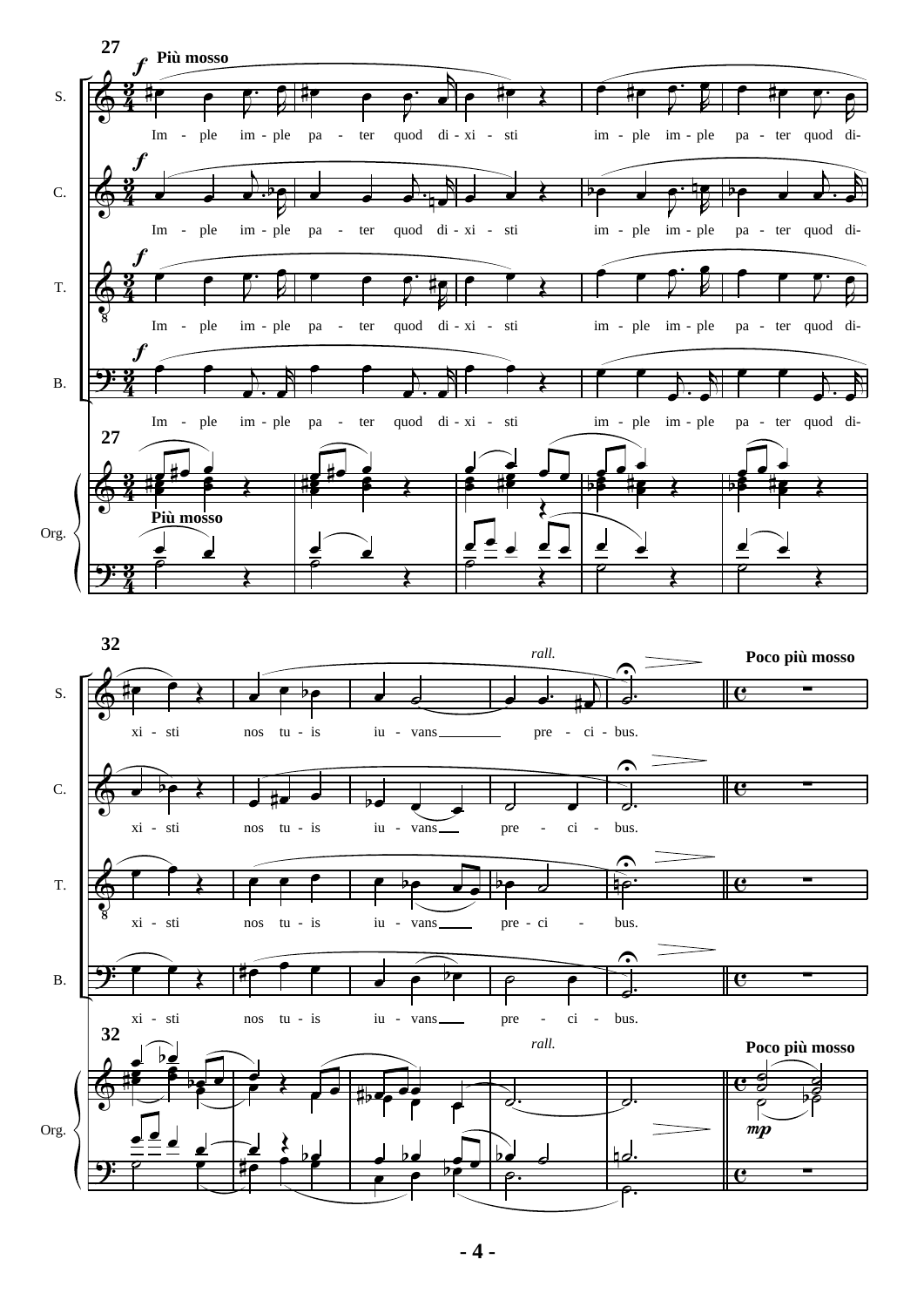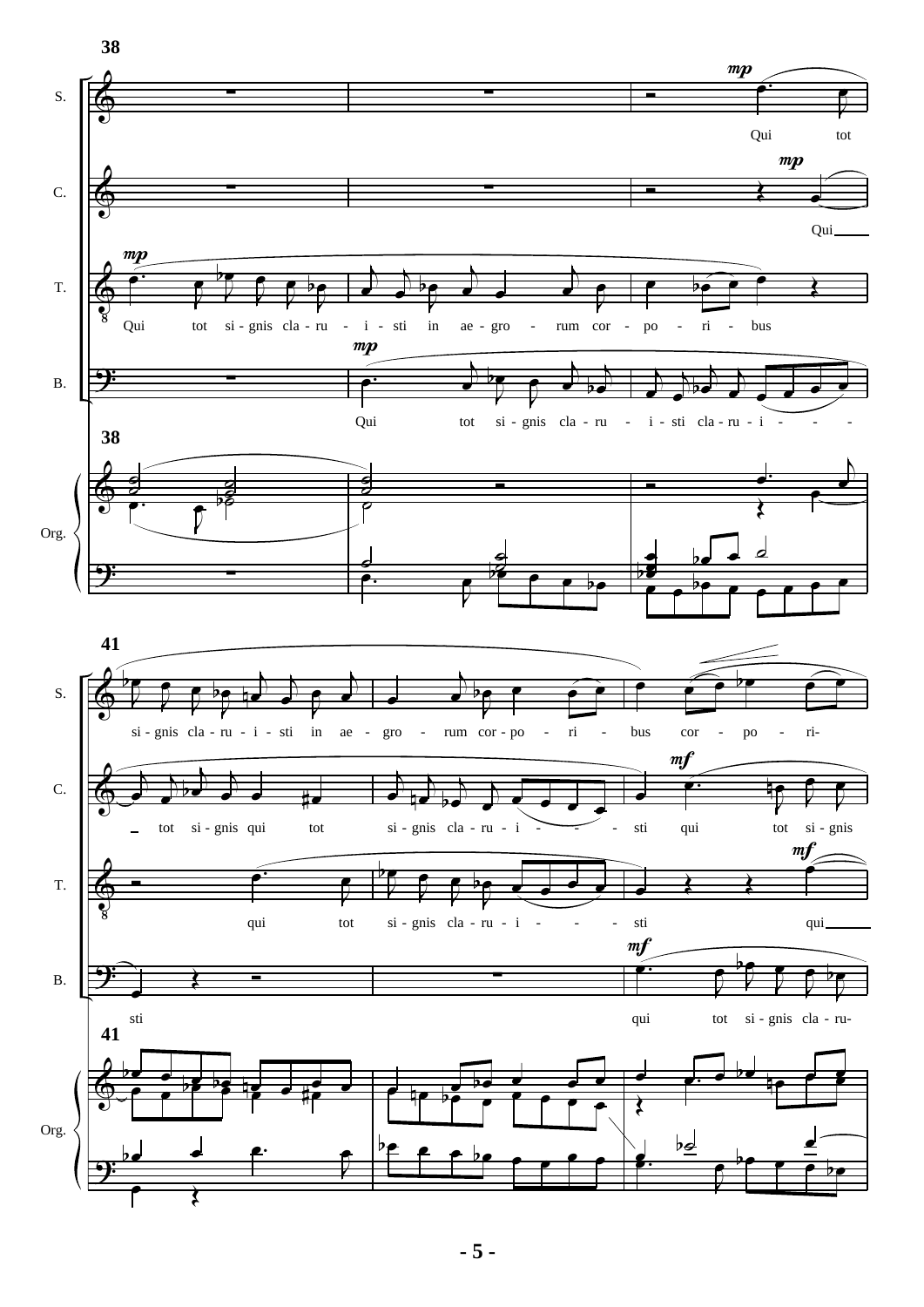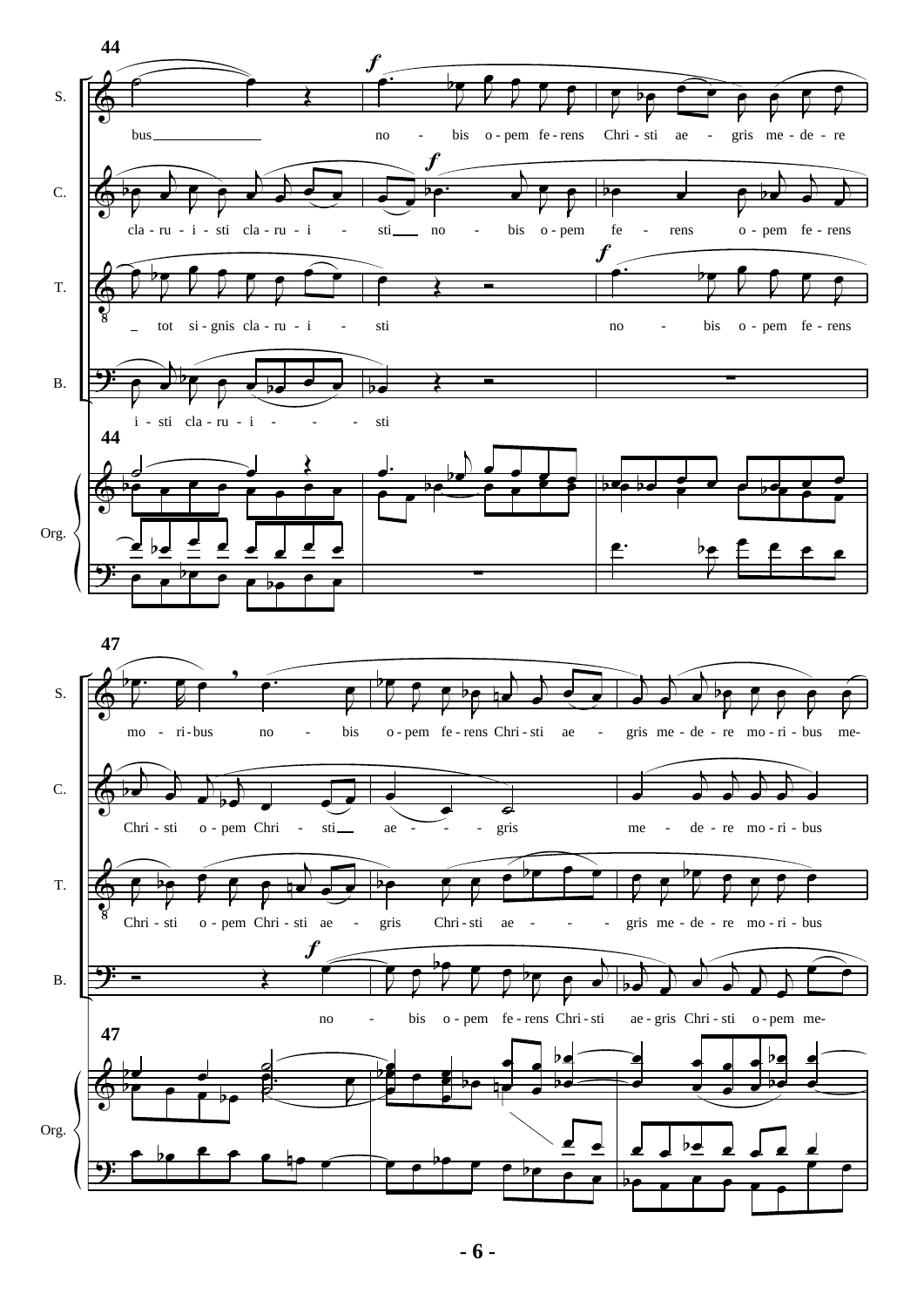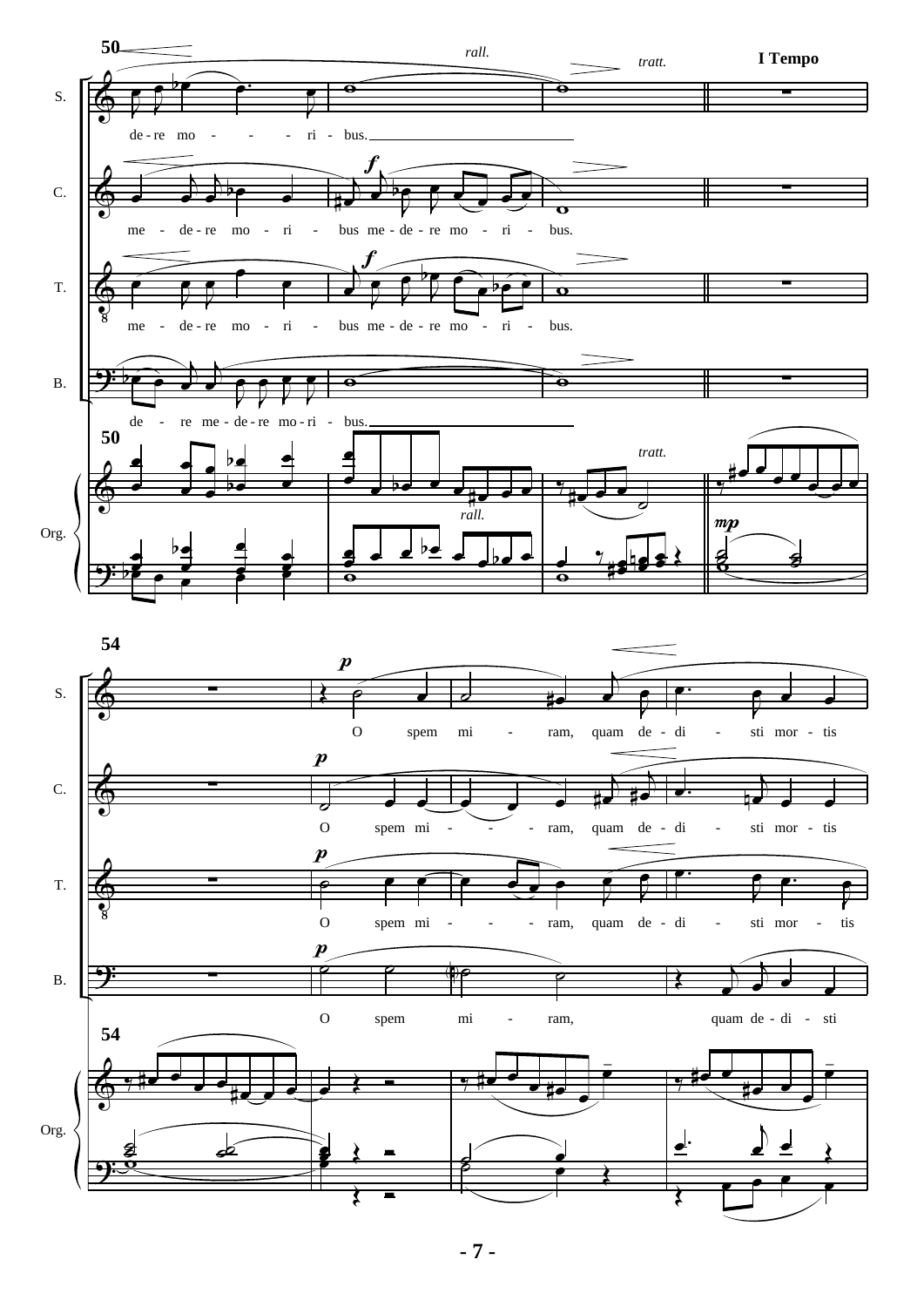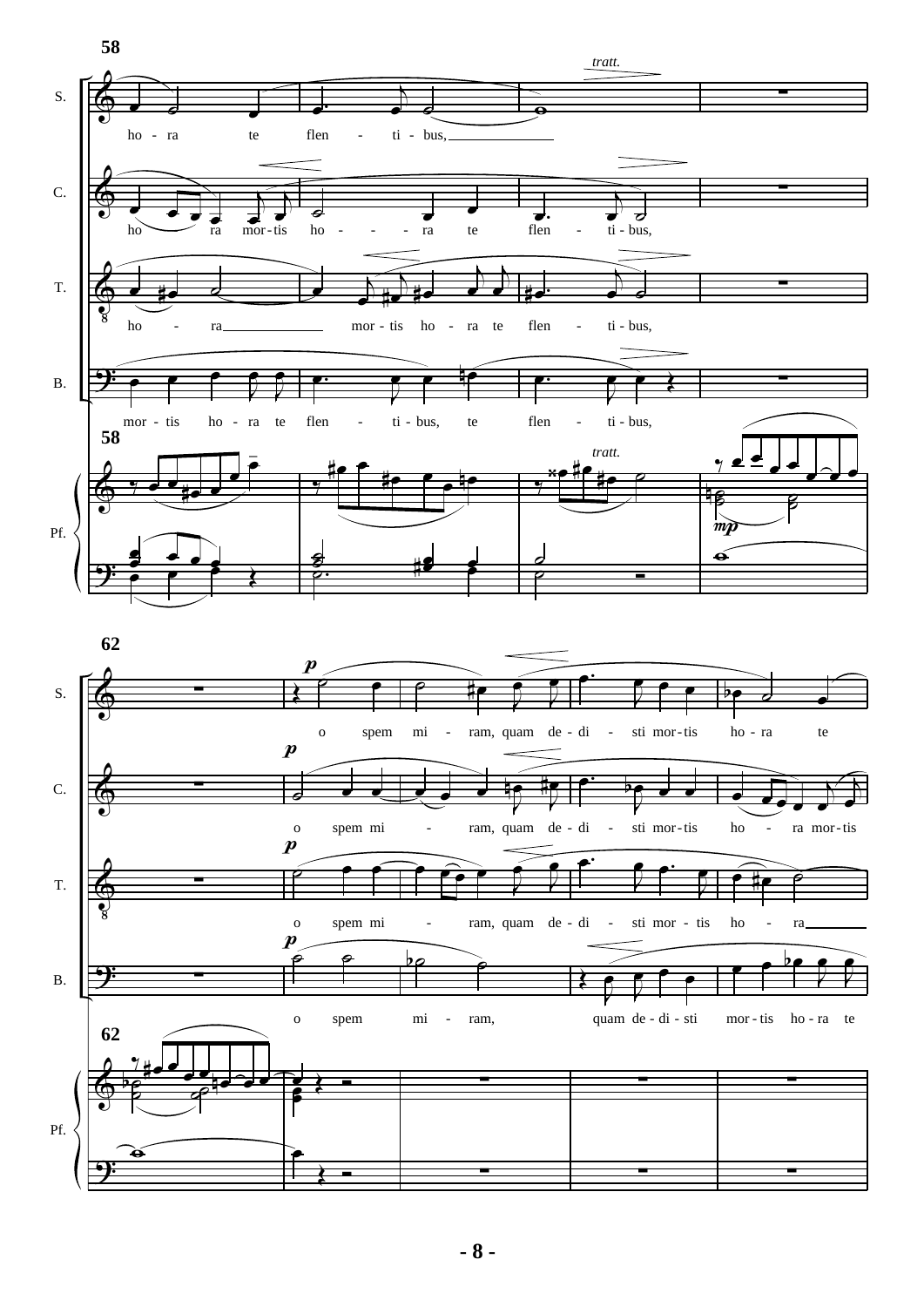

**- 9 -**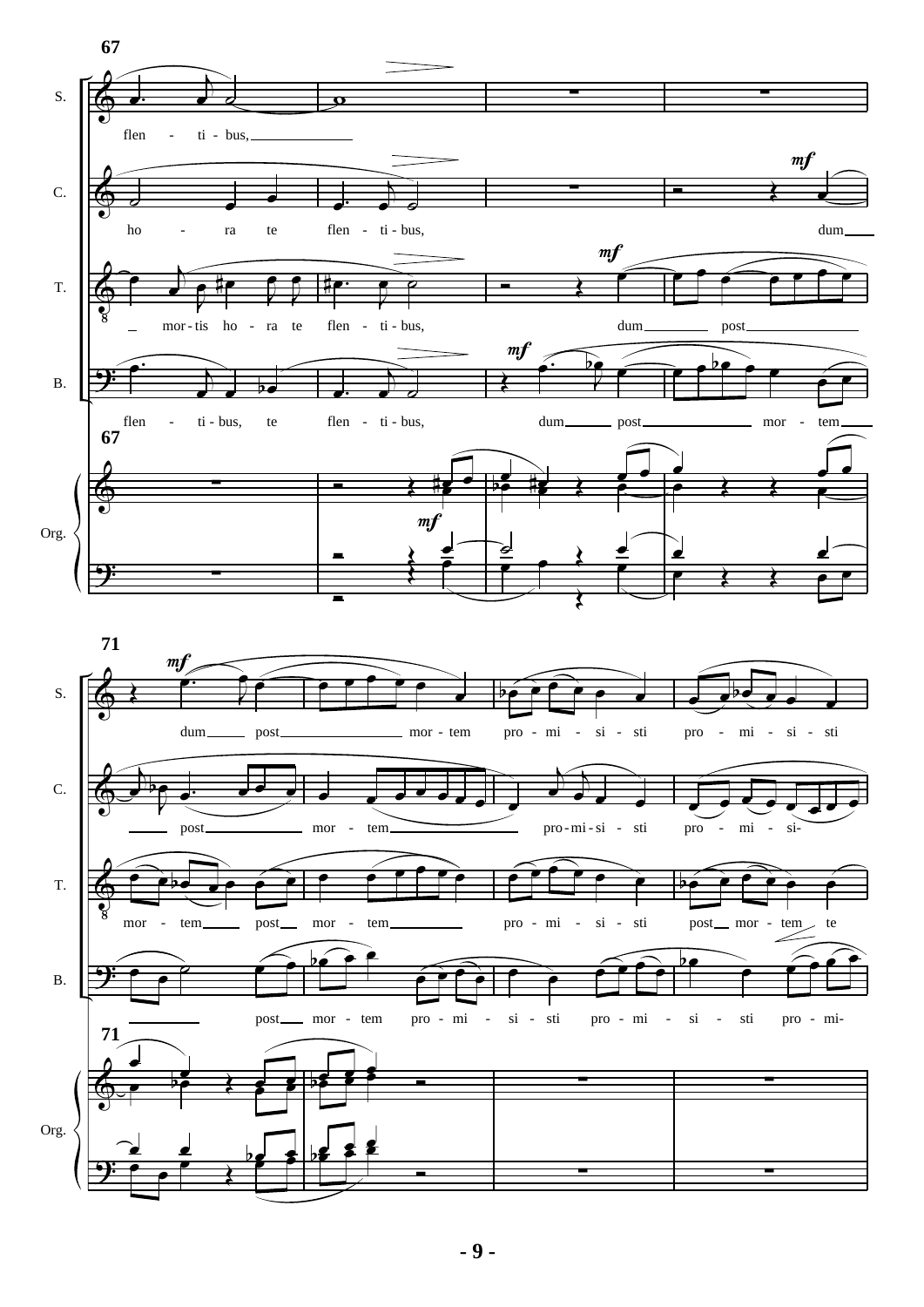